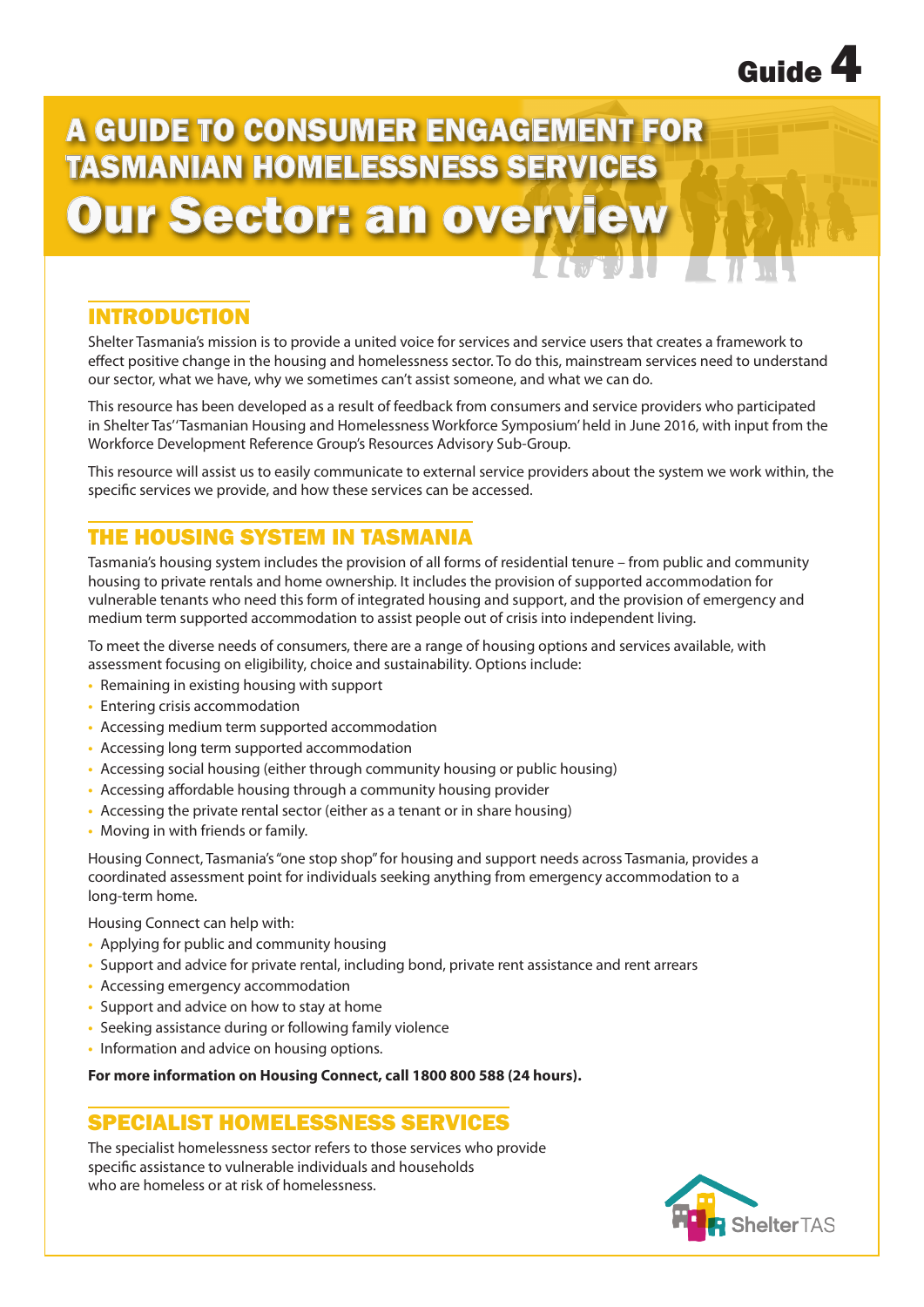

# A GUIDE TO CONSUMER ENGAGEMENT FOR TASMANIAN HOMELESSNESS SERVICES Our Sector: an overview

# WHO CAN BECOME HOMELESS?

Homelessness can affect any member of the Tasmanian community, including the very young or elderly, families and single people, Aboriginal people and people from culturally diverse backgrounds.

The most common reasons for homelessness in Tasmania (2012-13) were financial difficulties (21%), and interpersonal relations – including family violence (26%) and accommodation crisis (32%).

## WHAT IS HOMELESSNESS?

The most commonly accepted definition of homelessness is one which comprises three categories, to reflect the diversity of homelessness:

- **• Primary homelessness** is experienced by people without conventional accommodation (e.g. sleeping rough or in improvised dwellings, including tents)
- **• Secondary homelessness** is experienced by people who frequently move from one temporary shelter to another (e.g. emergency accommodation, youth refuge/shelter, "couch-surfing")
- **• Tertiary homelessness** is experienced by people staying in accommodation that falls below minimum community standards (e.g. boarding houses and caravan parks).

# WHAT WE DO

Housing assessments are undertaken with consumers by Housing Connect. This involves a critical assessment to understand a consumer's housing needs and preferences, and which types of housing are most appropriate for them. In addition, there is a need to match preferences with realistic outcomes.

Workers often have to assist clients in balancing housing affordability with their preferences around location and amenity. Key activities that workers undertake include:

- **•** Explaining various housing options to consumers, including eligibility criteria
- **•** Discussing potential wait times for various housing options
- **•** Preparing a budget with consumers to determine affordability
- **•** Examining how much money people will have left over, based on rent paid
- **•** Looking at properties in a range of suburbs to compare affordability and amenity
- **•** Determining household needs, including proximity to child care, schools, hospitals and transport
- **•** Assessing an individual's links to social supports and services in particular areas
- **•** Assessing level of risk of the current housing situation to contribute to a safety plan
- **•** Understanding how trauma has influenced a person's housing history and how the current housing circumstances may contribute to trauma
- **•** Identifying barriers consumers face in gaining housing
- **•** Assessing sustainability of current housing (including tenancy experience)
- **•** Identifying sustainability of housing opportunities (including previous tenancy experiences, previous work history, eligibility for housing)
- **•** Assessing income and debt and working with consumers to resolve financial issues
- **•** Gauging rent readiness and skill development needs
- **•** Identifying issues additional to housing but relevant to case plans, assessing eligibility for other services, gaining consent to share information and providing referrals to other programs.

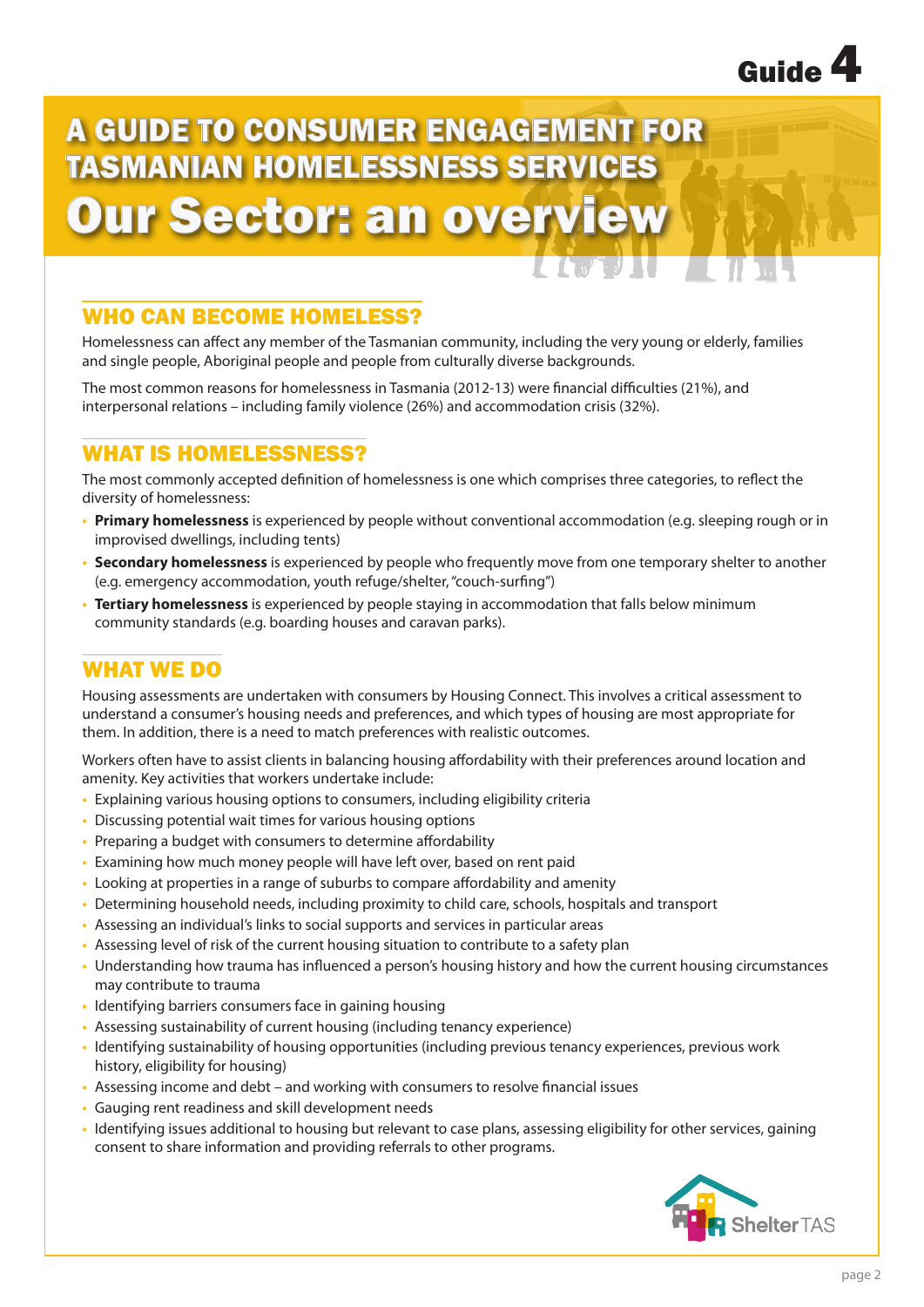

# A GUIDE TO CONSUMER ENGAGEMENT FOR TASMANIAN HOMELESSNESS SERVICES Our Sector: an overview

# TOOLKIT: REFERRAL PATHWAYS

What information you can give a service provider, what can an individual do and what is the decision-making process?

TJIU

 $\mathcal{L}$  ,  $\mathcal{L}$  ,  $\mathcal{L}$ 

| <b>TOPIC</b>         | <b>ACTIONS</b>                                                                                                                                                                                                                                                                                                                                                                                            |
|----------------------|-----------------------------------------------------------------------------------------------------------------------------------------------------------------------------------------------------------------------------------------------------------------------------------------------------------------------------------------------------------------------------------------------------------|
| What a person can do | Contact Housing Connect if they need help with:<br>• Applying for public and community housing<br>• Support and advice with private rental, including bond, private rent assistance<br>and rent arrears<br>• Accessing emergency accommodation<br>• Support and advice on how to stay at home<br>• Seeking assistance during or following family violence<br>• Information and advice on housing options. |
|                      | If they are on a Housing Tasmania waiting list they need to let Housing Connect know each<br>time their circumstances change. This information will be sent to Housing Tasmania. If their<br>category changes, they'll receive a letter from Housing Tasmania.                                                                                                                                            |
|                      | It's important to attend the assessment interview, if they have an appointment with Housing<br>Tasmania for a transfer assessment. Any future contact about their application after the<br>assessment must be made at a Housing Connect office.                                                                                                                                                           |
|                      | Suspended application - If someone's circumstances change, they need to contact Housing<br>Connect to update the application. This information will then be sent to Housing Tasmania.                                                                                                                                                                                                                     |
|                      | If a review form is received, it will need to be completed and returned to Housing Tasmania.                                                                                                                                                                                                                                                                                                              |
|                      | If someone is a Housing Tasmania tenant, there is no need to contact Housing Connect unless<br>they want to apply for a transfer or need support with their current tenancy. Housing Tasmania<br>(1300 665 663) manages current tenancies and maintenance issues.                                                                                                                                         |
| Referral pathways    | Consumer consent must be obtained prior to making the referral.                                                                                                                                                                                                                                                                                                                                           |
|                      | People who contact Housing Connect are appropriately referred where a need is indicated. This<br>referral may be required for:<br>• New applications for housing assistance and/or support;<br>• Existing housing tenants who require assistance and support to sustain their tenancy; and/or<br>• Existing housing tenants applying for relocation (previously referred to as transfers).                |
|                      | An outcome of this assessment may be that a referral to another service provider for assistance<br>and support is required. Based on the assessed need, support will follow the person along their<br>pathway to stable independent housing.                                                                                                                                                              |
|                      | An outcome of an assessment may be a referral to one of the following services:<br>• Longer term social housing providers<br>• Crisis accommodation providers                                                                                                                                                                                                                                             |
|                      | • General or specialist support providers, and<br>• Housing Connect for further planning, coordination and support.                                                                                                                                                                                                                                                                                       |
|                      | Social housing is only one of a suite of options available and it may not always be the most<br>appropriate option.                                                                                                                                                                                                                                                                                       |
|                      | Consumers will be encouraged to consider general support to help them maintain their current<br>tenancy. This might include things like monetary private rental assistance, tenancy information<br>and education, financial counselling and management programs.                                                                                                                                          |
|                      | Before a referral is generated it is assigned a priority rating. This priority rating is determined<br>from the person's level of housing and support need. Depending on the urgency, each referral<br>will be allocated a specific timeframe in which the receiving service provider will need to<br>respond to the referral.                                                                            |
|                      | The service receiving the referral will need to draw on information contained in the assessment<br>and use the information to confirm eligibility for assistance and support.                                                                                                                                                                                                                             |